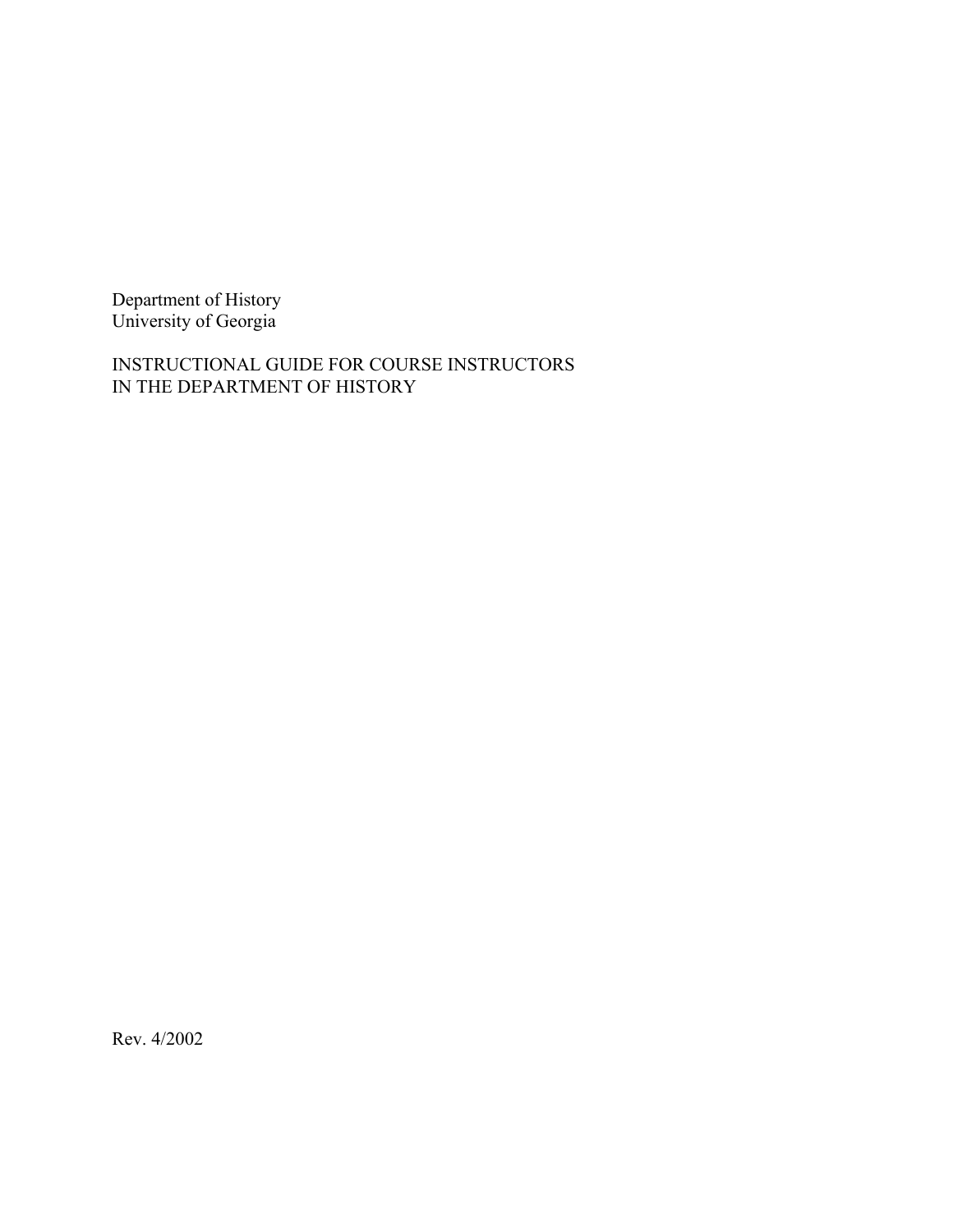# TABLE OF CONTENTS

| THE ROLE OF THE INSTRUCTOR AND TEACHING ASSISTANT                                                                                              | 2                                                 |
|------------------------------------------------------------------------------------------------------------------------------------------------|---------------------------------------------------|
| <b>ADMINISTRATIVE PROCEDURES</b><br>E-mail Policy<br><b>Class Rolls</b><br><b>Student Attendance</b><br>Dropping or Adding Courses<br>Tutoring | 2<br>$2 - 3$<br>3<br>$3-4$<br>4<br>$\overline{4}$ |
| <b>GRADES AND GRADING</b><br><b>Grading System</b><br>Withdrawals<br><b>Grade Changes</b><br><b>Grade Reports</b><br><b>Posting Grades</b>     | 4<br>$4 - 5$<br>5<br>5<br>6<br>6                  |
| <b>EXAMINATIONS</b>                                                                                                                            | 6                                                 |
| <b>CHEATING AND STUDENT MISCONDUCT</b>                                                                                                         | 7                                                 |
| <b>INSTRUCTIONAL SUPPORT SERVICES</b><br><b>Audio-Visual Aids</b><br><b>Other Instructional Aids</b><br><b>Typing and Duplication Services</b> | 7<br>$\tau$<br>$8\,$<br>8                         |
| <b>COMPUTING RESOURCES</b><br>WebCT                                                                                                            | 9<br>9                                            |
| <b>STUDENT PROBLEMS</b>                                                                                                                        | 9                                                 |
| OFFICE SPACE AND HOURS                                                                                                                         | 10                                                |
| ASSIGNMENTS AND COURSE REQUIREMENTS<br>Course Syllabus<br><b>Textbooks and Readings</b>                                                        | 10<br>10<br>$10 - 11$                             |
| <b>SUPERVISION OF INSTRUCTION</b>                                                                                                              | $11 - 12$                                         |
| <b>STUDENT EVALUATIONS</b>                                                                                                                     | 12                                                |
| REAPPOINTMENT AS A TEACHING ASSISTANT                                                                                                          | 12                                                |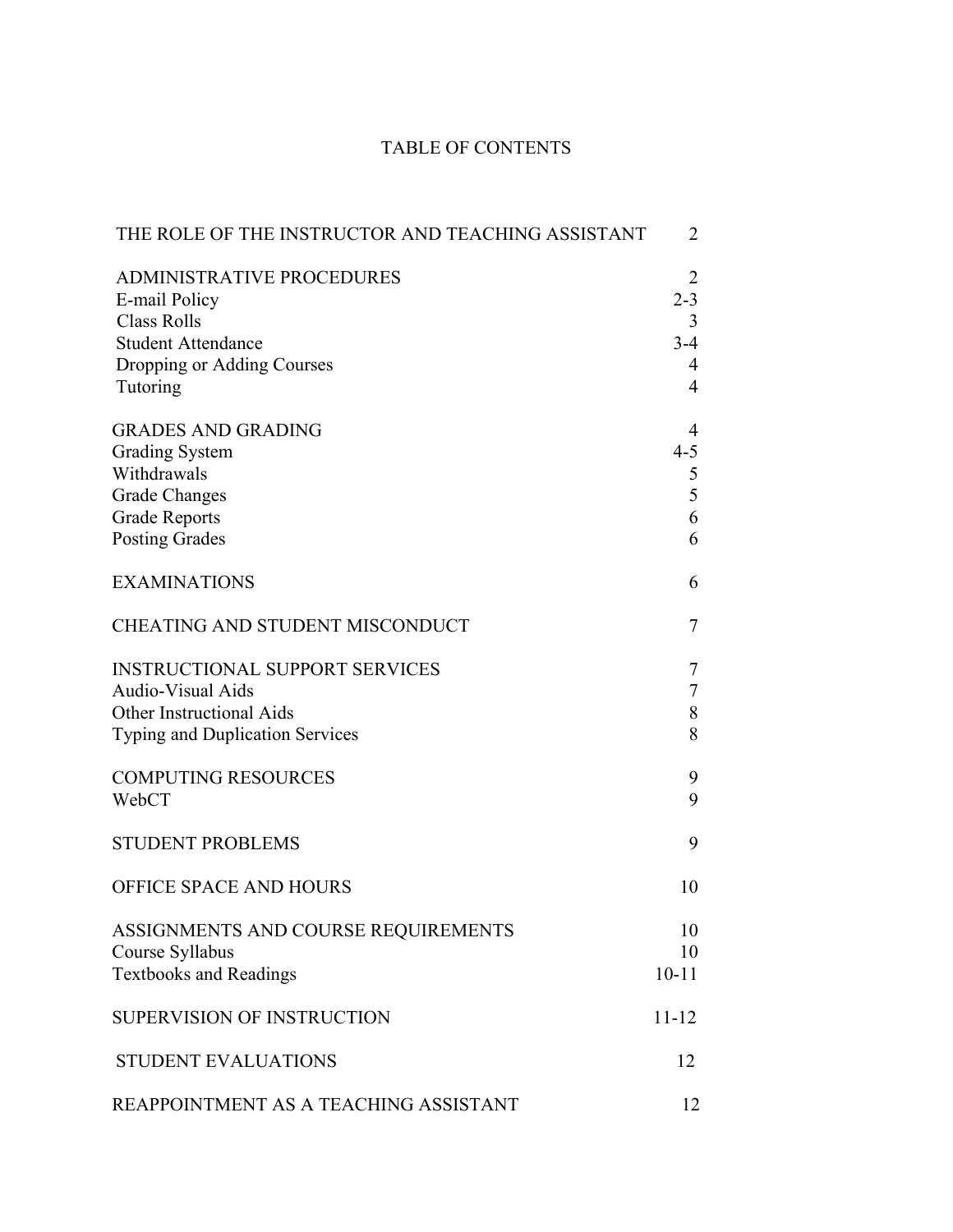### THE ROLE OF THE INSTRUCTOR AND TEACHING ASSISTANT

 As a Temporary Instructor or Teaching Assistant you represent the faculty of the University of Georgia to the student. Thus, both in your relationship with students and your conduct in the classroom, you assume the responsibilities of a faculty member.

 In your position as an Instructor or Teaching Assistant you play an important role in the general education of University students in the field of history. The Department of History therefore expects you to project the professional and academic image of the permanent faculty. Academic freedom is assured for Teaching Assistants in the same way that it is for the regular faculty, but you are obligated to act responsibly as an instructor and in accordance with the statutes of the University of Georgia.

 You are expected to meet with your scheduled class promptly and faithfully. If for any reason you cannot meet your class as scheduled, you must notify the Coordinator of Instruction in sufficient time to permit alternative arrangements to be made. Generally it will be your responsibility to arrange for someone to cover your class in the event you must be absent, but you must secure the approval of the Coordinator in advance.

 Only an authorized University officer may dismiss classes on account of bad weather or a general emergency.

#### ADMINISTRATIVE PROCEDURES

#### E-mail policy

1. Student e-mail policy – "In accordance with University of Georgia policy, every student is required to have an e-mail address to which official University communications can be sent. It has been determined that, in the best interest of effective communications management, this address must reside on the University-maintained ARCHES e-mail system. Whenever a student creates a MyID, an ARCHES e-mail account is automatically created.

 Some students may elect to forward their e-mail to an address different from their official ARCHES account. Any student who elects to forward ARCHES e-mail to a different e-mail address assumes full responsibility for reading e-mail at the forwarded location.

## **Students are expected to check their University e-mail account, or the account to which their University e-mail is forwarded, at least once a week."**

 Students who have not created a MyID will not be allowed to register for classes until their MyID and associated ARCHES e-mail account have been created.

2. Faculty e-mail policy – "**All faculty, all students, and all staff who have access to email as a regular part of their duties must register a preferred e-mail address for official University communications.** This address is the location to which the University will send official e-mail communications. At their discretion, faculty, staff, and students may or may not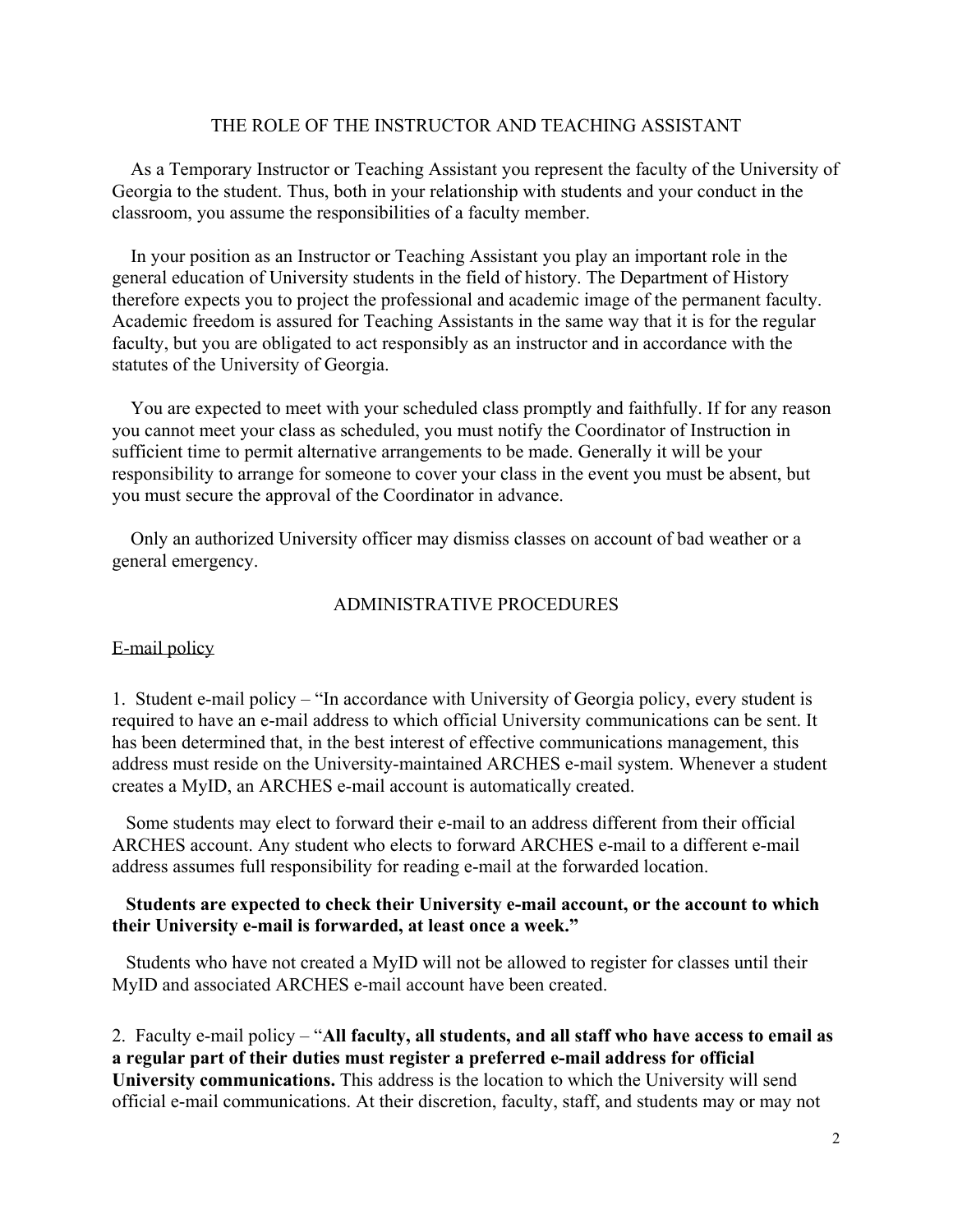elect to publish their registered e-mail address in the UGA phonebook (in both electronic and printed versions). Recognizing that certain communications may be time-critical, it is recommended that these e-mail addresses be checked daily, but **at a minimum twice-perweek**."

#### Class Rolls

 You will receive a preliminary class roll on the first class day. If the name of a student is not on the preliminary roll, you must not admit him or her on your own authority. Any student whose name does not appear on your preliminary roll must he required to go through the Drop-Add process and may be admitted to class only upon receipt of an official class schedule. This procedure is designed to keep class sections in balance and to assure proper enrollment.

 An official confirmation roll is issued approximately four days after the beginning of the academic term. There must be a name on the roll for every student entitled to be in your class. A student who attends your class and whose name is not on your class roll is NOT registered in your class and must not be allowed to remain unless they obtain an official Late Add form from the Registrars office. A second confirmation roll will be sent to you later in the semester, and you will again be required to verify its accuracy.

 Failure to comply with these rules will result in difficulties at the end of the semester when you get your grade report form and discover that your roll does not correspond to it. To avoid these difficulties, be sure that you observe the procedures outlined above.

#### Student Attendance

 By University regulations, class attendance is largely a matter between the instructor and the student. Thus, you are expected to establish your own rules regarding absences, and you are obligated to make them known to students at the beginning of the semester.

 Students who have excessive absences due to a death or serious illness in the family and who wish to withdraw from their courses without a failing grade should be sent to the Office of Student Affairs in the Academic Building. The Office of student Affairs verifies such accounts and is also responsible for taking care of complete student withdrawals for any student withdrawing from all of their classes at once.

 You should keep a record of attendance in your courses. While there is no minimum number of times a student is allowed to be absent, several absences, consecutive or otherwise, would usually constitute a basis for action on your part. If any student has missed several classes, you should warn him or her of the consequences of additional absences. Moreover, if you specify in your course syllabus that class attendance and student participation figure into the final grade, you may assign a grade of "F" for that portion of the grade you have designated. You may also assign a "W" or "WF" to a student who ceases to attend (see reverse side of the Withdrawal form). These grades can be given **only** on an official Withdrawal form obtained from the History office. The Registrar will not accept a grade of "W" or "WF" on a grade roll unless an on-line Withdrawal has been submitted.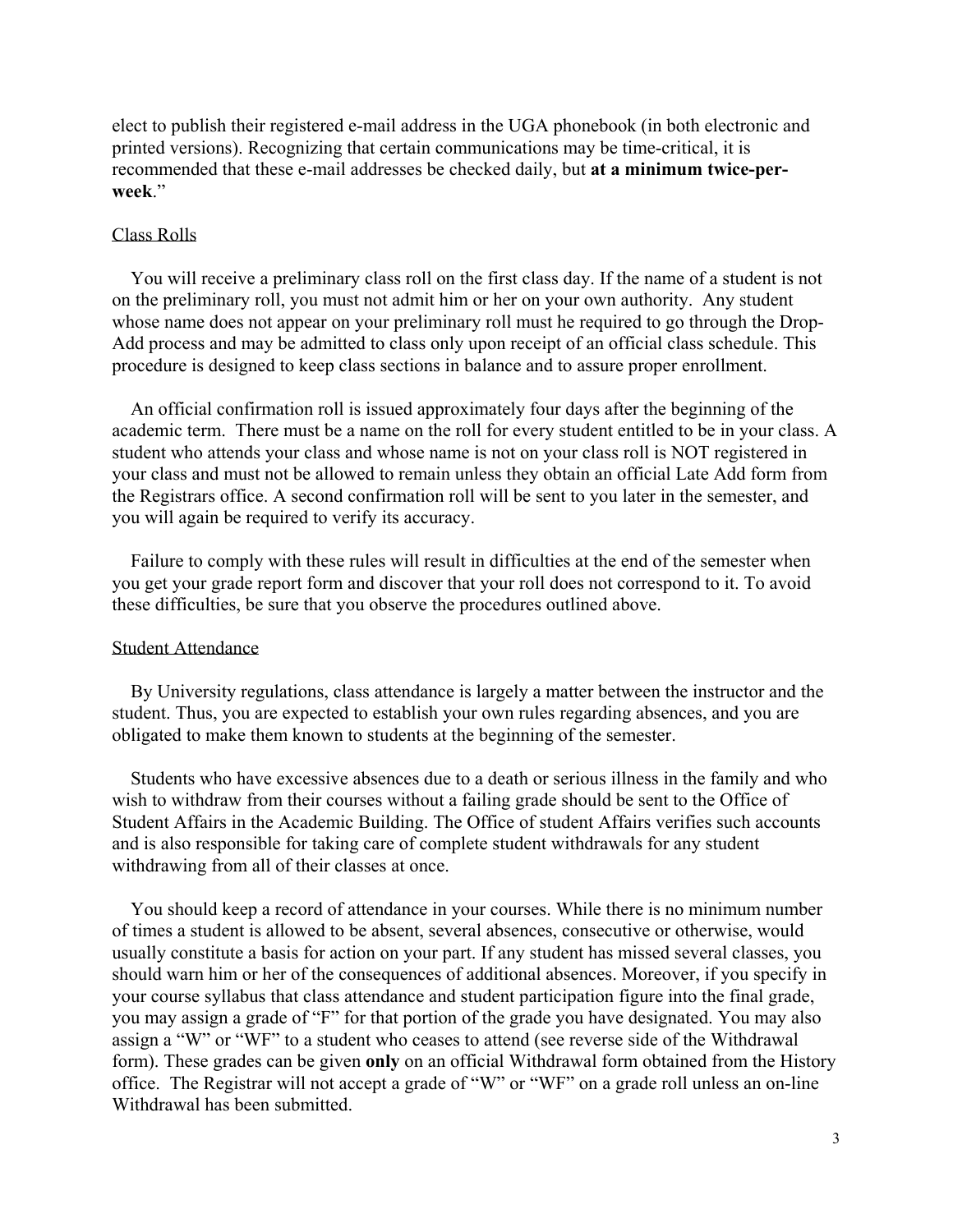The University Health Service does not provide attendance waivers for students absent from class because of illness, though they may provide the student with a note in reference to an illness. The matter of judging the validity of any proffered excuse for absences is entirely one of your discretion.

#### Adding or Dropping Courses

 A student may add or drop courses during the official Phase III registration (drop-add) period of the academic term by referring to the OASIS on-line computer registration system, which is available on and off campus. Students may also register on the World Wide Web, or by following the links to registration from www.uga.edu. Permission to add a course that is full may be given only by regular permanent or temporary instructors. Permission to add or change courses after Phase III registration (drop-add) must be obtained from the Instructor and if approved, Late Add forms may be obtained from the Registrar's office. Permission for such action is granted largely on the basis of the number of students who can be accommodated, with the objective being to maintain classes between 30 and 35 students. Graduate students **may not** overload their classes. Only the student and his or her academic advisor can properly evaluate a student's academic program. The decision as to whether or not a student *requires* your class can be reached only in consultation with the academic advisor.

#### **Tutoring**

 You may not tutor for a fee any student for whose grade you are in any way or to any degree responsible. Any student who wishes to be tutored in your course must make private arrangements on his or her own initiative. Tutoring is often available free of charge for students through the Department of Academic Assistance. Students should be encouraged to contact Academic Assistance for help.

### GRADES AND GRADING

### Grading System

 Final grades are reported by alphabetical letter only, although they are commonly based on averages of numerical grades given on daily work and examinations. Only the instructor of records may sign grade sheets (not teaching assistants), grade change forms, withdrawals, late add slips etc.

|               | Designation of                                                                                                                            |
|---------------|-------------------------------------------------------------------------------------------------------------------------------------------|
| Grade         | <b>Quality of Work</b>                                                                                                                    |
| A             | Excellent                                                                                                                                 |
| B             | Good                                                                                                                                      |
| $\mathcal{C}$ | Satisfactory                                                                                                                              |
| D             | Passing                                                                                                                                   |
| F             | Failure                                                                                                                                   |
| WF            | Withdrawal, failing                                                                                                                       |
| <b>T T</b>    | $-11$ $-1$ $-1$ $-1$ $-1$ $-1$ $-1$<br>$\blacksquare$ . $\blacksquare$ . $\blacksquare$ . $\blacksquare$ . $\blacksquare$<br>$\mathbf{1}$ |

I - Incomplete: This grade indicates that although a student was doing satisfactory work he or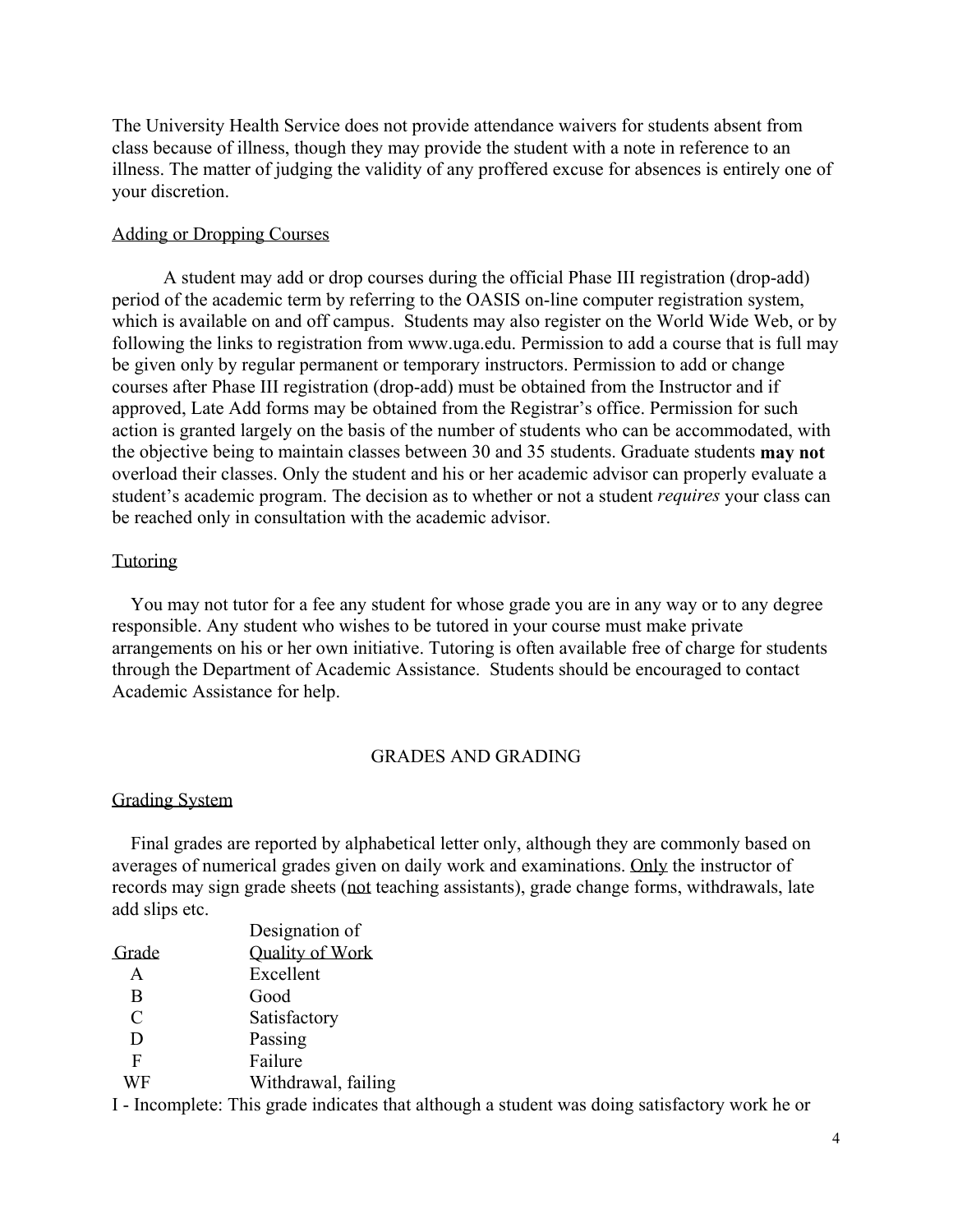she was unable to complete the course for some reason beyond his or her control. Incompletes are to be issued sparingly, and temporary instructors and graduates should not assign grades of Incomplete "I". If the temporary instructor feels a grade of "I" is absolutely necessary, the Coordinator of Instruction must approve a special exception. Instructors assigning a grade of an "I" must obtain an Incomplete form from the History Main office and submit the completed form to the Coordinator of Instruction for approval. The form must contain a firm date by which all requirements for the course must be completed, and be filed with the department. University regulations provide that if a grade of "I" is not satisfactorily removed after 2 academic terms of residence, the grade will change to an "F". Instructors should secure a firm commitment from a student to remove the incomplete in a much shorter period of time if practical, and may submit a failing grade if course requirements are not completed by that date.

- W This grade indicates that the student was officially permitted to withdraw from a course and that no grade was assigned. It is customary, but not mandatory; to give a "W", not "WF", automatically up to the course midpoint*.*
- WF This grade indicates that the student was permitted to withdraw from a course while doing unsatisfactory work or was withdrawn via instructor initiation for excessive absences. (See reverse side of " Withdrawal" form.) A "WF" is the automatic grade after midpoint unless Student Affairs approves a "W".

## Withdrawals

- Student–initiated withdrawals are initiated by the student on-line. Automatic e-mail instructions are generated to the instructor. The instructor should complete the withdrawal as soon as possible.
- Instructor-initiated withdrawals must be submitted to the Graduate Coordinator's Assistant in the History Department. Instructor must submit Grade (W or WF), date of last attendance, Student name and ID number.

### Grade Change

 A grade in a course reported by the instructor to the Registrar cannot be changed except in the following instances:

 An "I" may be changed to any grade if so reported by the instructor on a Change of Grade form within two terms after the Incomplete was assigned. The instructor may change any other grade if he or she determines that a factual error has been made.

 Grades may be changed only by completing the official grade change form (available in the Main office) and it must bear a signature of approval by both the instructor and the Head of the Department of History.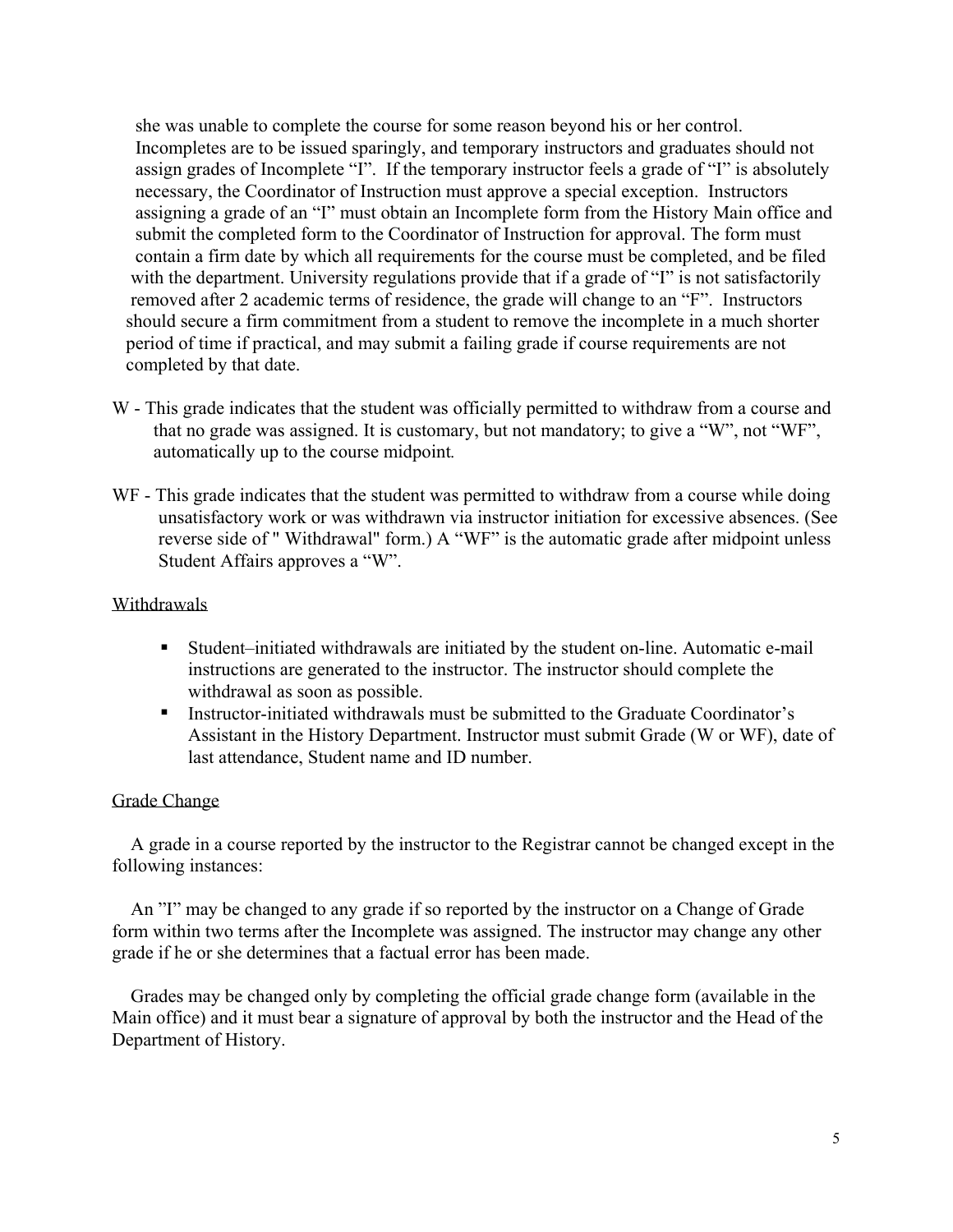### Grade Reports

 Final grades must be reported to the Registrar's Office on the forms provided by that office. Each grade form has a designated time limit for reporting. You must adhere to that deadline. It is the instructor's personal responsibility to carry your final grade report directly to the Registrar's Office in the Academic Building. (There is also a drop box on the backside of the building on Herty Drive.)

#### Posting Grades

You may post grades if you wish, but if you do so, grades must be posted only by the last 4 digits of students' ID numbers and upon the written authorization of each student who wants his or her grade posted. The grade report form provides a detachable portion with student ID numbers for posting. By University policy, student records are confidential and their contents may be released only with the student's consent.

## EXAMINATIONS

 The number and nature of examinations given in a course are left to the discretion of the instructor but a minimum of three one-hour tests is advised. University policy requires that every student have an opportunity to stand for a final examination, and the History Department firmly believes that a final examination for each student constitutes an essential part of the course.

 It is university policy that neither tests nor significant assignments are allowed on the last day of class.

 An official schedule of hours for final examinations is issued each term. **You must abide by that schedule.** Exceptions are made only in most unusual circumstances, and they can be approved only by the office of the Vice President for Academic Affairs to you personally. *If you do not follow this procedure and get discovered, the university will respond, and in any case, you have left the door wide open for students who choose to contest their grades.* If a student has three exams scheduled for the same day, they may go to the office of the Vice President for Academic Affairs to request permission to change one exam time.

Make-up examinations may he administered as you deem best, but be certain to determine in advance and notify students at the outset of your policy, preferably in the course syllabus. Normally a student should provide you with a valid excuse if he or she expects to make up an examination.

The importance of carefully constructed examinations that measure the achievement of your students in light of your stated aims cannot be overstressed. Likewise, the careful grading of examinations is fundamental**.** Thus, you are expected to write comments on each examination paper so that the student knows why you assessed his or her work as you did.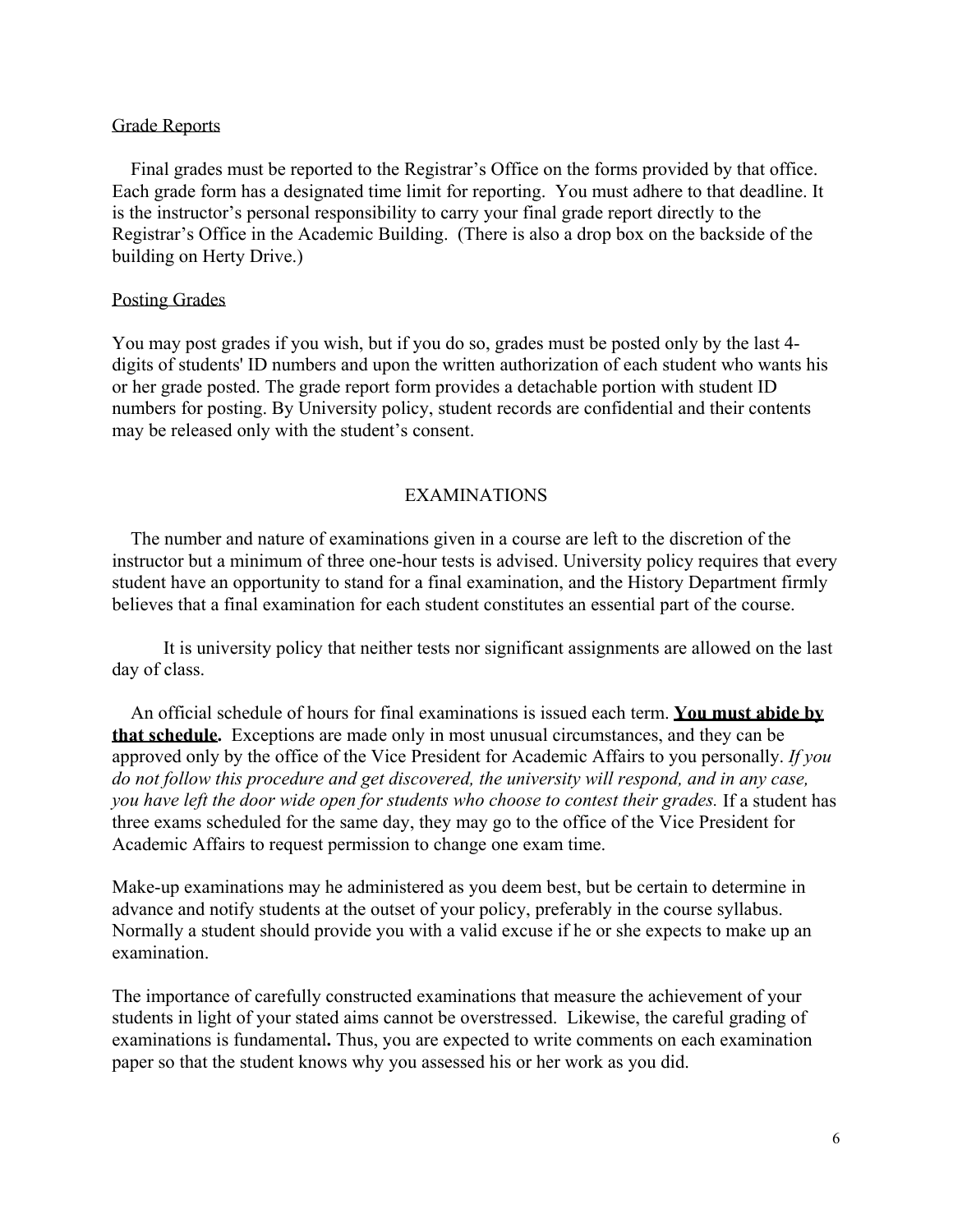### CHEATING AND STUDENT MISCONDUCT

 Nothing can be more destructive of student morale in a class than cheating. University regulations provide that themes, essays, term papers, tests, and similar requirements, must be the work of the student submitting them. When direct quotations are used, they should be indicated, and when the ideas of another are incorporated into a paper they must be appropriately acknowledged. **The department has a statement on plagiarism that can be issued to the students or incorporated into your syllabus.** Also, the department has copies of the University honesty policy for your use.

 You should make every effort to prevent violations of these regulations, and if you require original papers from your students, you are advised to spell out in detail to them what constitutes plagiarism. It is particularly important that you guard the security of your tests and examinations. It is recommended that instructors keep all final papers and exams for at least 1 full year. **Teaching assistants should turn in all grade books, final exams and papers to the instructor of record at the end of each academic term.** Teaching assistant may not sign grade change forms.

 Should you obtain evidence of an academic irregularity, it is advisable to inform the Coordinator of Instruction. If the situation warrants, you will be encouraged to inform the Dean of Student Affairs. Be forewarned, however, that you should act judiciously in initiating disciplinary action against a student. Since an academic irregularity can lead to expulsion or suspension, specific procedures must be followed in bringing charges of misconduct, and you must have excellent evidence to support your claim.

 Other matters related to student misconduct and procedures for disciplinary action are discussed in the Student handbook (available from the Dean of Student Affairs).

## INSTRUCTIONAL SUPPORT SERVICES

### Audio-Visual Aids

 The major source of audio-visual materials for use in classroom instruction is Office of Instructional Development (OID). It is located between the Psychology and Journalism Buildings. Catalogues and order forms for these materials are available from them. The OID provides equipment, which instructors must operate themselves. The History Department can supply the following instructional aids, or the Main office can order them from OID for you:

- $\blacksquare$  16 mm movie projector
- tape recorder
- VCR and monitor
- **DVD** players
- $\blacksquare$  CD players

 A/V items may be reserved and checked out from the Main Office in Rm. 220. All classrooms in LeConte are equipped with a projection screen and overhead. Rooms LeConte 101 and 221 have VCRs in them at all times. Rm. 101 also is available for computer display.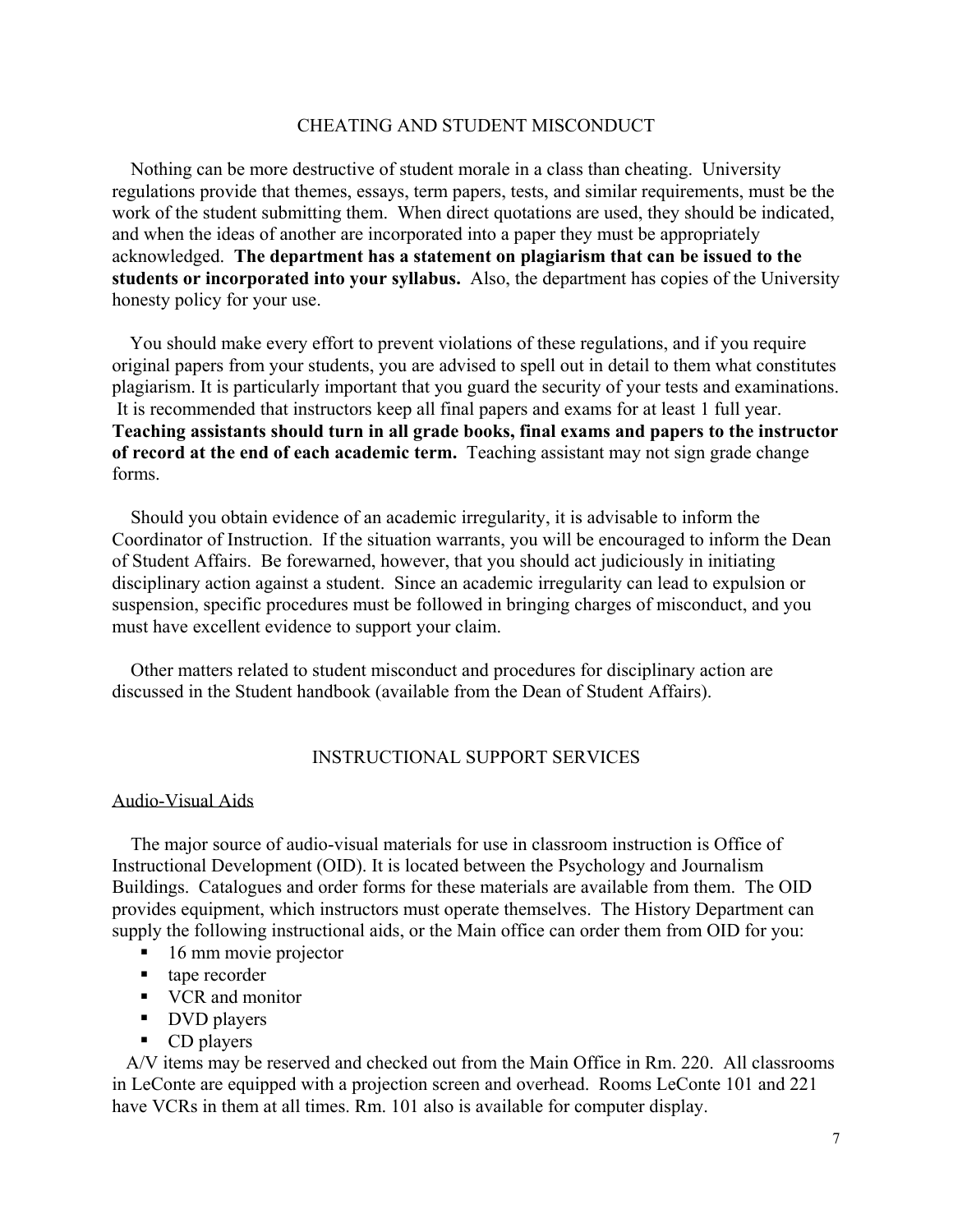Other Instructional Aids - These aid are to be checked for departmental and not personal use:

- Scanner There is a full-page scanner in Rm. 211 for use by History instructors and staff.
- Digital Camera –2.1 Mega pixel digital camera may be checked out from Rm. 220A.
- Video projector Portable video projector may be checked out from Rm. 222.
- Laptop computer Check out from Rm. 222.

**If at any time you have a problem with the equipment during a class presentation, someone can come immediately from the Main Office or OID to adjust the equipment, replace bulbs in the projectors etc. Please notify the Main Office immediately if you are having difficulties with the equipment or simply need to report a damaged or nonworking item.** Do not borrow equipment from another room. We also have one VCR cart on each floor, which must be reserved. *It is recommended that you reserve the VCR well ahead of the time you will need it.* Equipment reservations must be made in the Main Office (Rm. 220).

 Maps of all kinds are available for instructional purposes. All maps should be checked out from the map person, who will notify faculty at the beginning of each academic term and ask for your map requests. Please check your classrooms before requesting maps; In each classroom there is a set of U.S. maps and a set of European maps that stay resident in the room for teaching. It is important that you do not take a map from a room without first requesting it from the map person. Someone else may already have the map reserved.

## Typing and Duplication Services

 Examinations and other instructional materials (e.g., course outlines, assignment sheets, and lists of required readings) will be typed and duplicated in the office of the Word Processing Operator, Rm. 211. The Department cannot reproduce material from books or articles for instructional purposes. Such materials and course packets are to be made available to students by purchase through the University Bookstore or local businesses such as Kinko's or Baxter St. Books who are wholly conversant with legal copyright issues applicable to such copies. You may also place them on reserve in the University Library, in which case you must submit on-line or in-person, a Reserve Reading List to the Main Library at least two weeks in advance of the time the assignment is made.

## **When requesting typing or duplication of examinations and instructional materials, be sure to give the Word Processing Operator sufficient lead-time. If you do not, you cannot be assured the service will be provided as requested.**

 The office of the Word Processing Operator in Rm. 211 does all multiple copy photocopying jobs for instructional purposes. The small copy machine may be used for single copies of a few pages or less only. Personal and student photocopying may be done at the Main Library next door.

Faxing is also serviced in Rm. 211. The Department fax number is (706) 542-2455.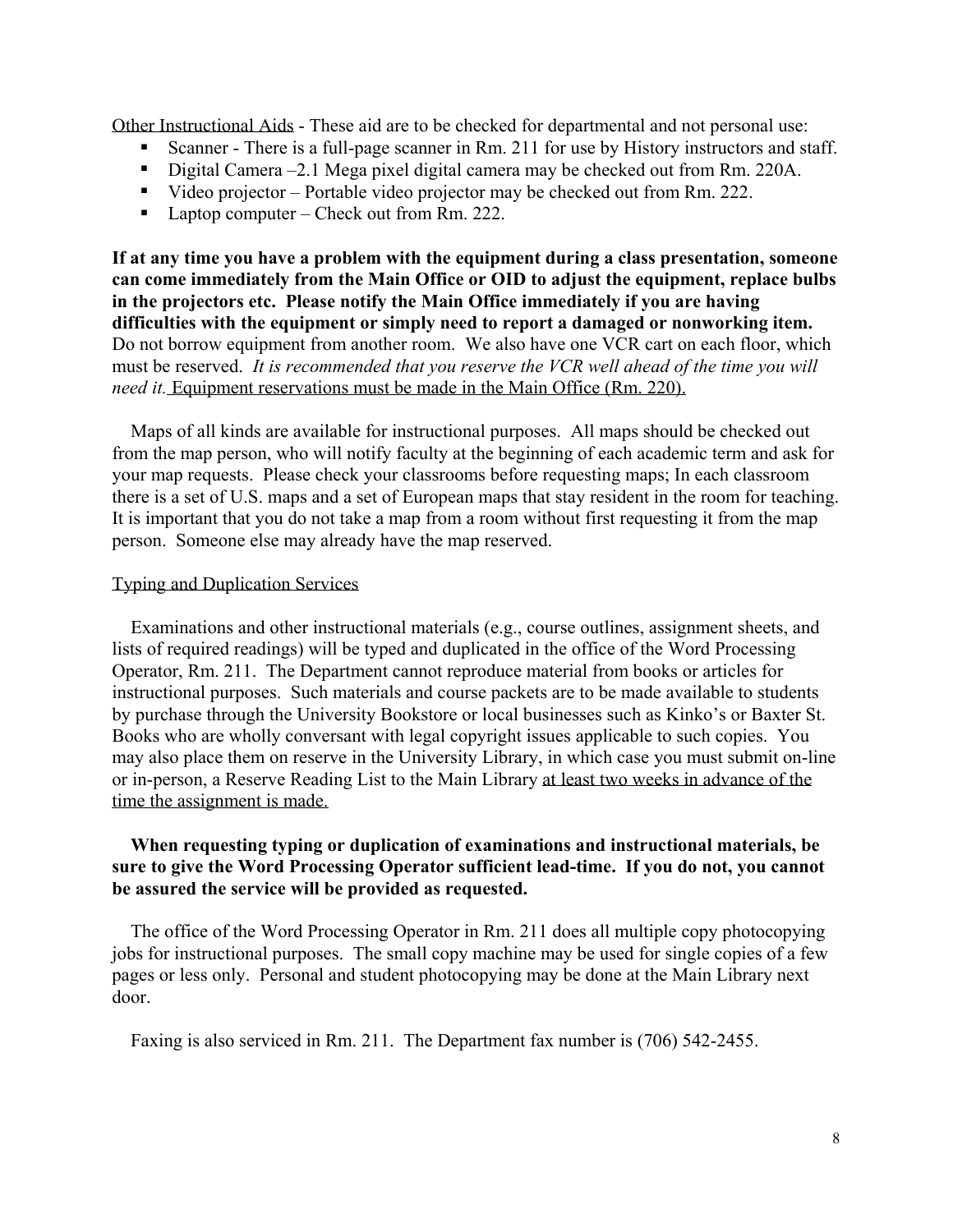#### COMPUTING RESOURCES

 All offices for temporary instructors have some type of computer with at least a word processing program (usually Microsoft Word) and Internet and e-mail access. These computers may have attached printers or network access to a printer in another room.

 Most graduate offices have computers with either an attached printer or more commonly, network access to a printer in another room.

 There are many computer labs with all common wordprocessing and other software such as web design, database, spreadsheet, etc., available throughout campus. A list of these labs is available at the Main Library and in the Main office of the History Department.

#### WebCT

 Instructors wishing to put their courses on-line should access WebCT at http://webct.uga.edu and follow the link to Faculty Resources. This web site contains complete instructions for putting your course materials on-line, including a syllabus, calendar, class roll, chat groups, bulletin board, and other services. Step-by-step instructions are available at this web site, as is a schedule of short and informative workshops on how to set up your classes with WebCT. Instructors wishing to put their course materials on-line are responsible for doing it themselves. The Department does not have adequate resources for staff or computer specialists to do it for you, although assistance can certainly be provided if you have questions or problems.

#### STUDENT PROBLEMS

 Some students will seek your advice about their problems, which range in complexity from how to study for your examinations to relatively serious personal issues. The University provides a full range of services for dealing with students' personal problems, including vocational counseling and psychiatric therapy. For the former, you should refer the student to the University Counseling and Testing Department, and for the latter, to the University Health Service. When in doubt, please send the student to the Main Office. In the recent past, the Main Office has referred students to Counseling and Testing, Academic Assistance, University Health Service, Student Affairs, etc., and is used to such requests.

 Since many student problems can be handled directly in consultation with the course instructor, it is important that you be accessible to your students. You must maintain regular office hours, and students should be notified of the times you are always available to talk with them. All faculty and graduate students should have email addresses, which are normally made available to students.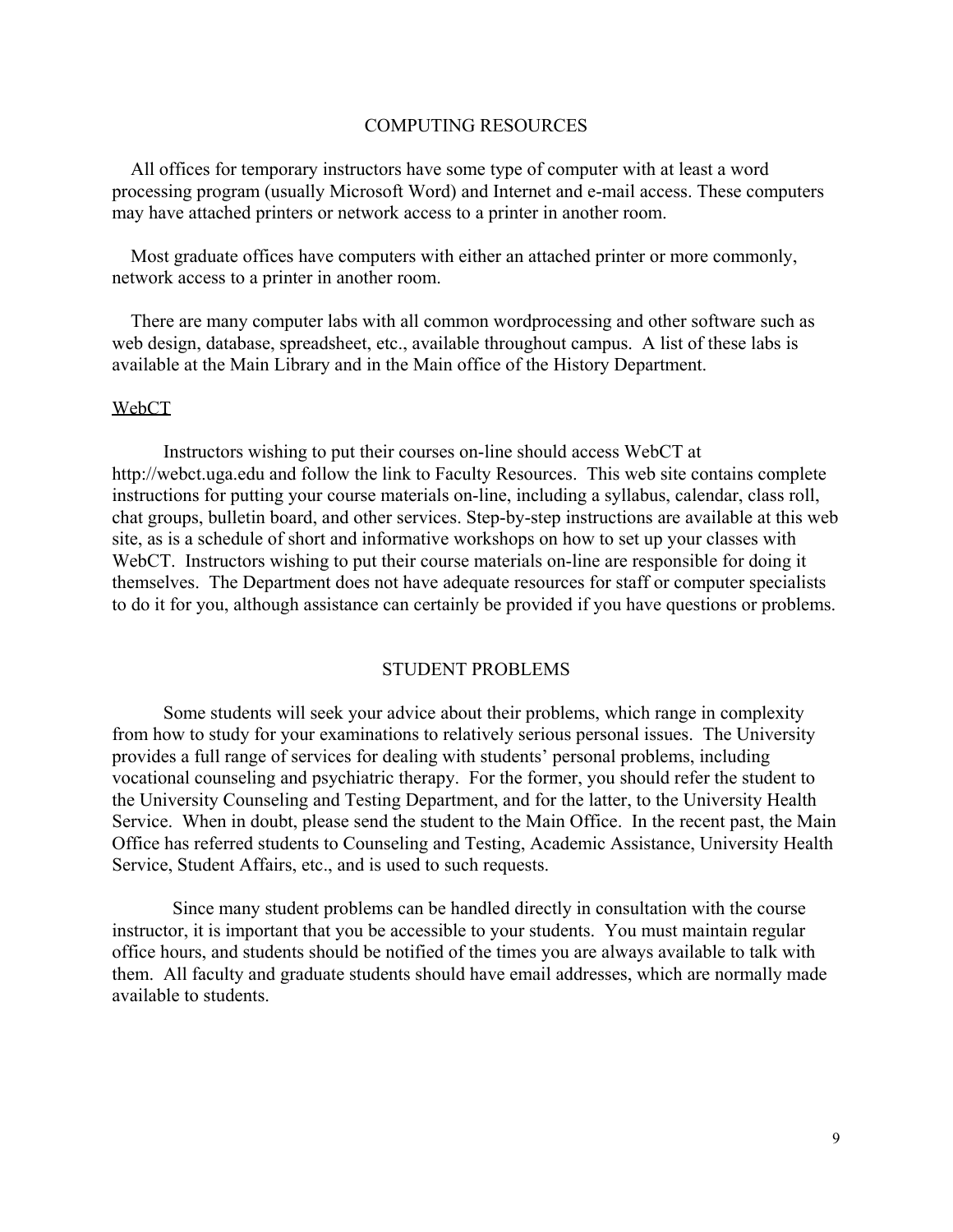## OFFICE SPACE AND HOURS

 Office space in LeConte Hall is provided for Teaching Assistants and Temporary Instructors. Office space is often shared, and graduate students and temporary instructors who share office space must coordinate their office times to meet the needs of all of their schedules.

## ASSIGNMENTS AND COURSE REQUIREMENTS

### Course Syllabus

 It is advisable to inform your students of your expectations for the course. This should be done on the first day of class and repeated through each day of Drop-Add for the benefit of late enrollees. You are required to prepare a course syllabus and provide every student with a copy of it. Instructors must submit one copy of their syllabus to the Office of the Coordinator for Instruction. There is no set form for the syllabus, but it should include the following:

- 1. A statement of the broad aims of the course.
- 2. A statement of requirements regarding class assignments (you should clearly specify your expectations regarding student participation, research papers, or whatever is required).
- 3. A statement of the ways in which performance will be evaluated, giving specific percentages to be assigned for each factor.
- 4. Specific titles of textbooks and supplementary readings.
- 5. Information regarding the location of your office and specific office hours. Normally two to three hours per week will suffice, but please allow for special appointments for those students with schedule or work conflicts.
- 6. Your name and e-mail address.
- 7. A schedule of assignments (giving specific readings, activities, examination dates, or any other pertinent expectation) on a day-by-day or a weekly basis.

 It is important to emphasize to your students that the syllabus amounts to a contract with them. The clearer and more detailed it is, the less likely you are to face complaints and challenges down the road and the more protected you are should any emerge. Do not depend upon spoken statements regarding your assignments and requirements. Both you and the students are aided when your expectations are clearly stated in writing.

### Textbooks and Readings

 Textbooks are to be ordered through the University Bookstore on an official form available from the assistant to the Coordinator of Instruction. The same applies to any supplemental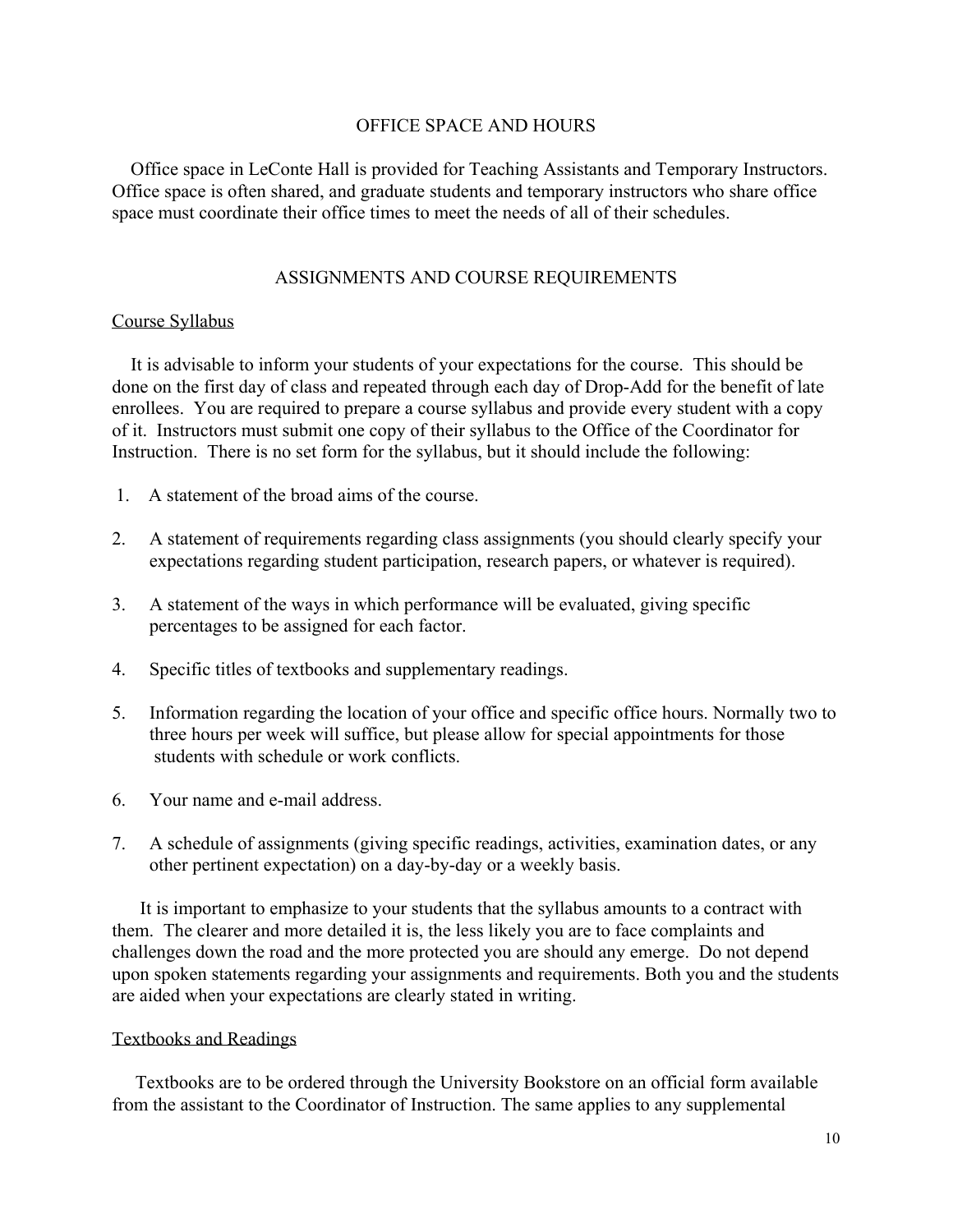readings that you expect students to purchase. Although you may place some library readings on reserve in the Main Library, you are advised to order, and to ask students to purchase, any book that you require every student to read.

 There are no explicit rules governing the number of pages students are required to read in your course, but generally 1000-2000 pages is deemed a reasonable expectation in a 2000-level class. Moreover, there is no proscribed number of books you may require students to purchase, leaving cost and practical limits on the amount of material to be read to govern this matter. Usually a textbook and an anthology or two or three short, paperbound monographs constitute most instructors' assignment (not all teachers use textbooks).

 Book order forms are distributed 10 weeks or more in advance of the term during which they will be used. Forms must be completed by the instructor and submitted to the assistant to the Coordinator of Instruction, who will obtain the required signature, send the order to the bookstore, and make copies for the instructor and the Department.

 Desk Copy requests must be completed and submitted directly to the publisher by the instructor. A copy of the Course Materials Resource Guide, which includes the NACS Directory of Publishers, is available from the University Bookstore, or the assistant to the Coordinator of **Instruction** 

SUPERVISION OF INSTRUCTION (especially for Graduate Teaching Assistants)

 The Department of History annually elects members to the Graduate Studies Committee, which in cooperation with the Coordinator of Instruction is responsible for the supervision of all Teaching Assistants.

 Several times each academic term, the Teaching Assistant instructor may expect the Coordinator and/or a member of the Committee to observe his or her classroom instruction. The faculty observer will hold conference with the TA to provide an assessment of his or her teaching performance.

 Neither the Coordinator nor any member of the Committee will infringe upon your academic freedom, but we will evaluate your work as an instructor. Certainly, we recognize that teaching is a complex process and that styles of teaching differ with individuals. Our approach will be one of raising questions, which lead to your own evaluation of your performance, and to offering suggestions growing from our own experience as instructors. Bear in mind, however, that the size of classes is deliberately established to provide opportunities for active student involvement, and the methodological approach you employ should be appropriately suited to small classes. Thus, the use of the lecture method should be limited since the same approach can be as effectively employed in extremely large classes. In other words, you are expected to take advantage of the situation by utilizing pedagogical techniques that cannot be fully employed in large lecture sections.

The Coordinator of Instruction and the Graduate Studies Committee consider each Teaching